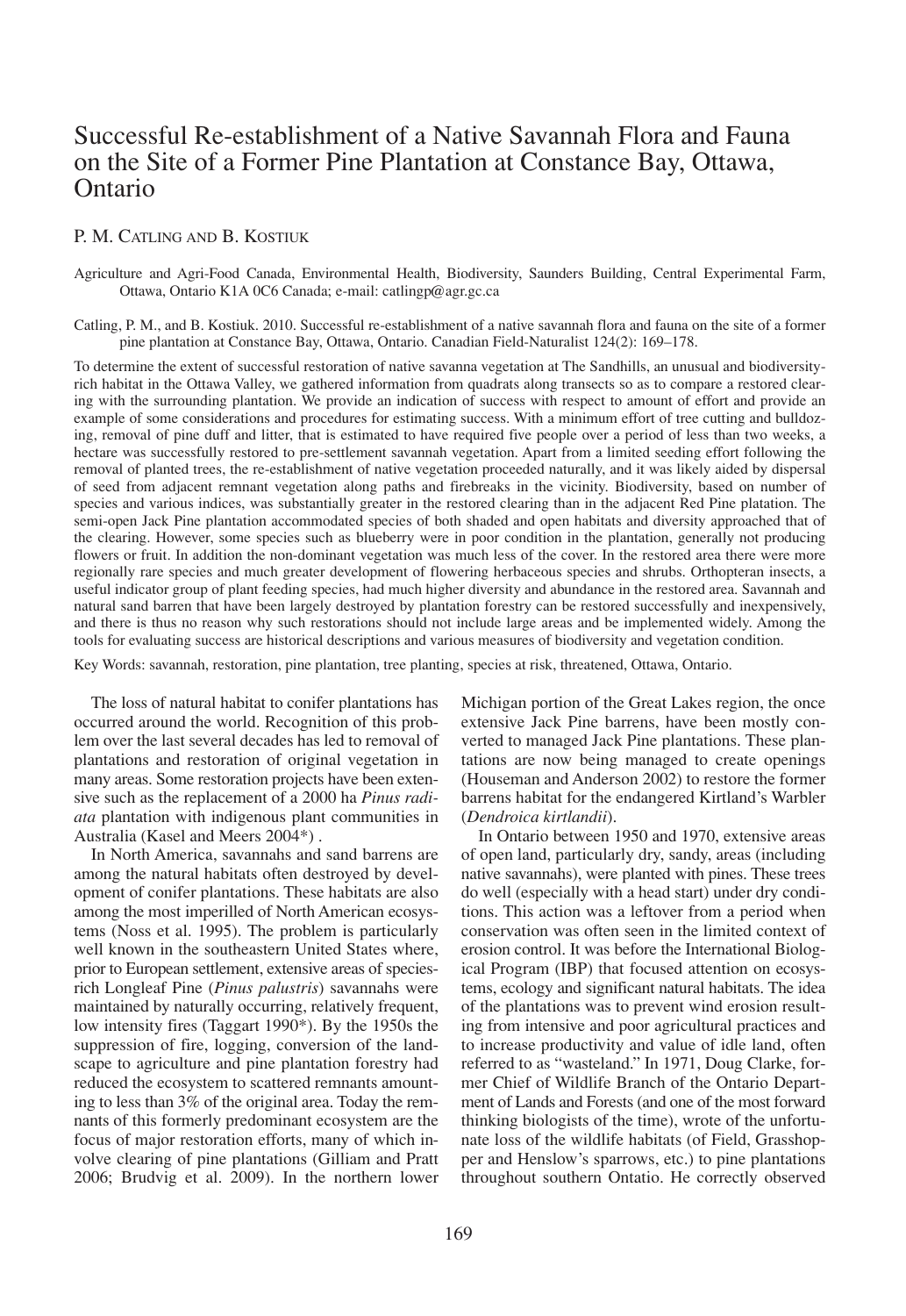

FIGURE 1. A clearing of the planted forest created in the late 1980s as part of an attempt to restore a portion of The Sandhills ecosystem. The line of transect 1 crosses the opening perpendicular to the line of vision in the centre of the photo. Looking southwest from the northeast corner. Photo by P. M. Catling, September. 2009.

that "more wildlife species like it open, that edges and openings are the places for wildlife, and the great wildlife spectacles of the earth are on treeless, or nearly treeless lands." It is not always necessary to plant pines to restore wasteland (e.g., Catling and King 2008) and planting non-native pines has led to substantial losses of native biodiversity (e.g., Catling and Carbyn 2005). In some cases the "wastelands" of Ontario that were planted with pines were special places with large numbers of native species including many rarities. As a result of plantation forestry, they were largely reduced to monocultures of a single species of tree; species diversity declined and some, or many, rare species were extirpated. The Constance Bay Sandhills on the Ottawa River provide one of hundreds of examples of this largely unconscious depletion of natural resources during the middle  $20<sup>th</sup>$  century (Catling et al. 2010). The Sandhills were, and to a degree still are, one of the biodiversity gems in the Ottawa valley, that was largely destroyed by conversion to a pine plantation.

Now that the importance of protecting biodiversity is more widely understood, complaints about the earlier misguided tree planting are frequent, but serious suggestions for restoration are few. Fewer still have been the attempts at restoration, although they are ongoing and the thinning and removal of plantations is a part of these restorations as for example in the Rice Lake Plains area of southern Ontario (Ontario Ministry of Natural Resources 2009\*). Comprehensive evaluations of the success of restoration of savannah from pine plantation in Ontario are non-existent, yet landscape managers are in the position of making decisions on the basis of costs and benefits and restoration of imperiled savannah ecosystems in Ontario is a high priority (Bakowsky and Riley 1994; Rodger 1998).

The Constance Bay Sandhills, also known as Torbolton Forest (when the unique landscape could no longer be seen for the trees) is one of the few places in Ontario where restoration has been attempted. Here we evaluate the results of that effort to provide a basis for future restoration of savannahs and sand barrens. Specifically we provide an indication of success with respect to the amount of effort and provide an example of some considerations and procedures for estimating success.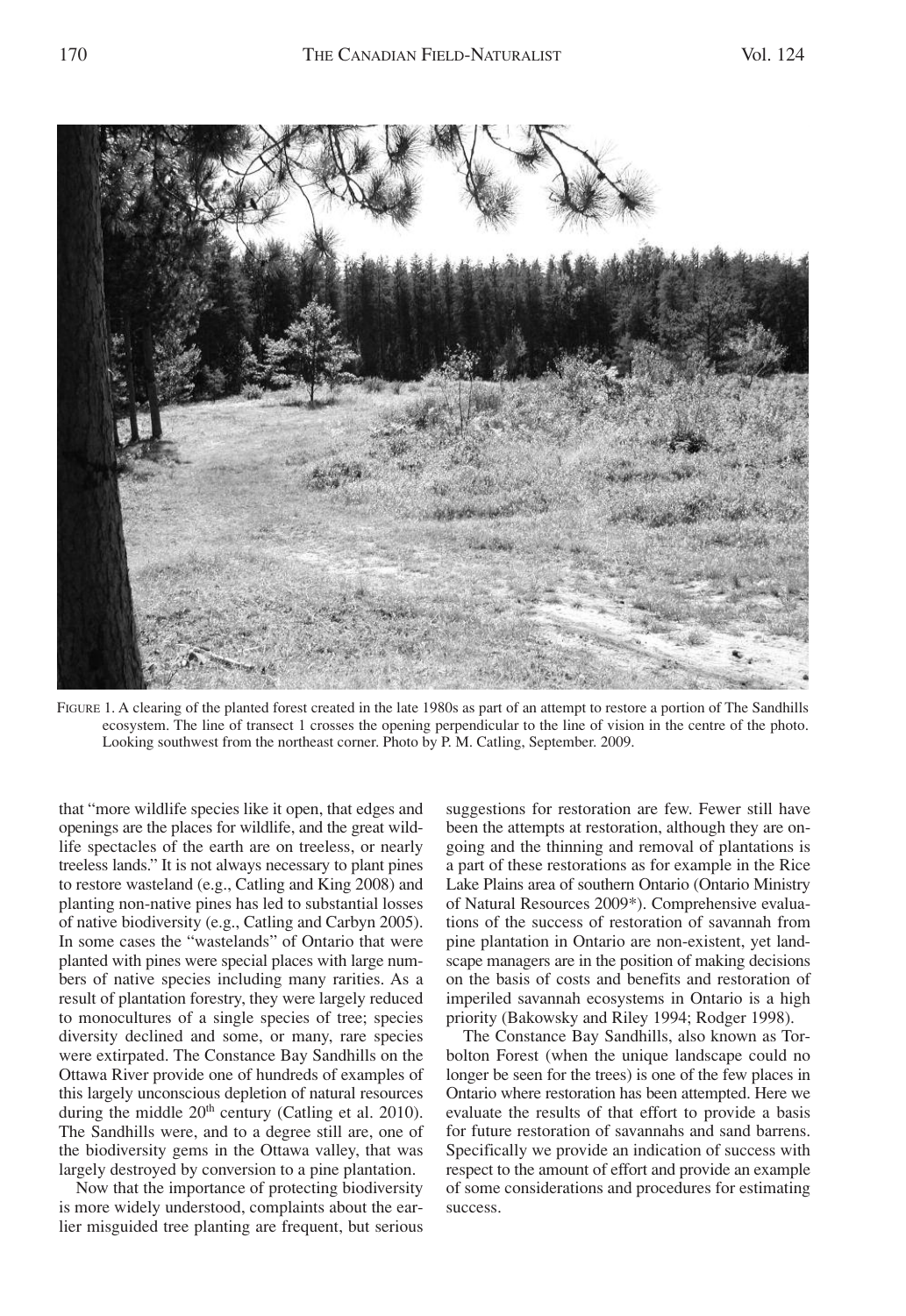

FIGURE 2. The Red Pine (*Pinus resinosa*) plantation on the north side of the clearing. Left showing the height and density of trees looking northeast from the centre of the clearing. Right showing the very sparse vascular plant cover in deep pine needle litter along transect 3 in the plantation. Photos by P. M. Catling, September 2009.

## **Methods**

## *The Study Area*

The Constance Bay Sandhills are located on the south side of the Ottawa River in the western portion of the city of Ottawa at 45.49586°N, and -76.08684°W. For a general discussion of the biodiversity and history of the area see Catling et al. (2010) and for information on the flora see White (2004a, 2004b\*). The restoration of The Sandhills was undertaken by the Ontario Ministry of Natural Resources (OMNR). The restoration area from which the trees were removed (subsequently referred to as the clearing) is a little less than a hectare in extent. It is mostly flat or gently sloping and lower than the surrounding land. The restoration involved removal of all planted Red and Jack Pine trees in the late 1980s from an area planted in the early 1950s (approximately 40 years earlier). The duff was not removed and the regeneration of savannah was initially poor. In 1989 OMNR staff Don Cuddy and Kim Taylor supervised removal of the duff to expose the sandy soil. Seeds from plants in the firebreaks were planted in both bare sand and in areas of remaining duff. Records of these plantings were kept but subsequently lost. The restoration work is estimated to have

required five people over a period of less than two weeks. By 1991, many savannah plants had developed in the sandy areas including many that had not been planted (D. Cuddy, personal. communication). The OMNR intended the restored area to be the first step in an extensive restoration requested by professional biologists and local naturalists (Wilson 1984; Catling et al. 2010) but after the first steps in 1987– 1992, OMNR experienced a series of cutbacks and the work ceased. Responsibility for management became unclear but it appears to have belonged to the township of Torbolton until it was turned over to the City of Ottawa in 2000. Over the last few decades there have been low intensity fires in parts of the clearing (regarded by biologists visiting the site as having been beneficial) that were evidently started by young people partying in the site (and/or possessing ecological knowledge).

To evaluate the effectiveness of the restoration it is necessary to determine the extent to which the restored area was dominated by native pre-plantation vegetation. In 1941, prior to the conversion of the savannah which dominated much of The Sandhills to a pine plantation, Porsild (1941) indicated that "on gently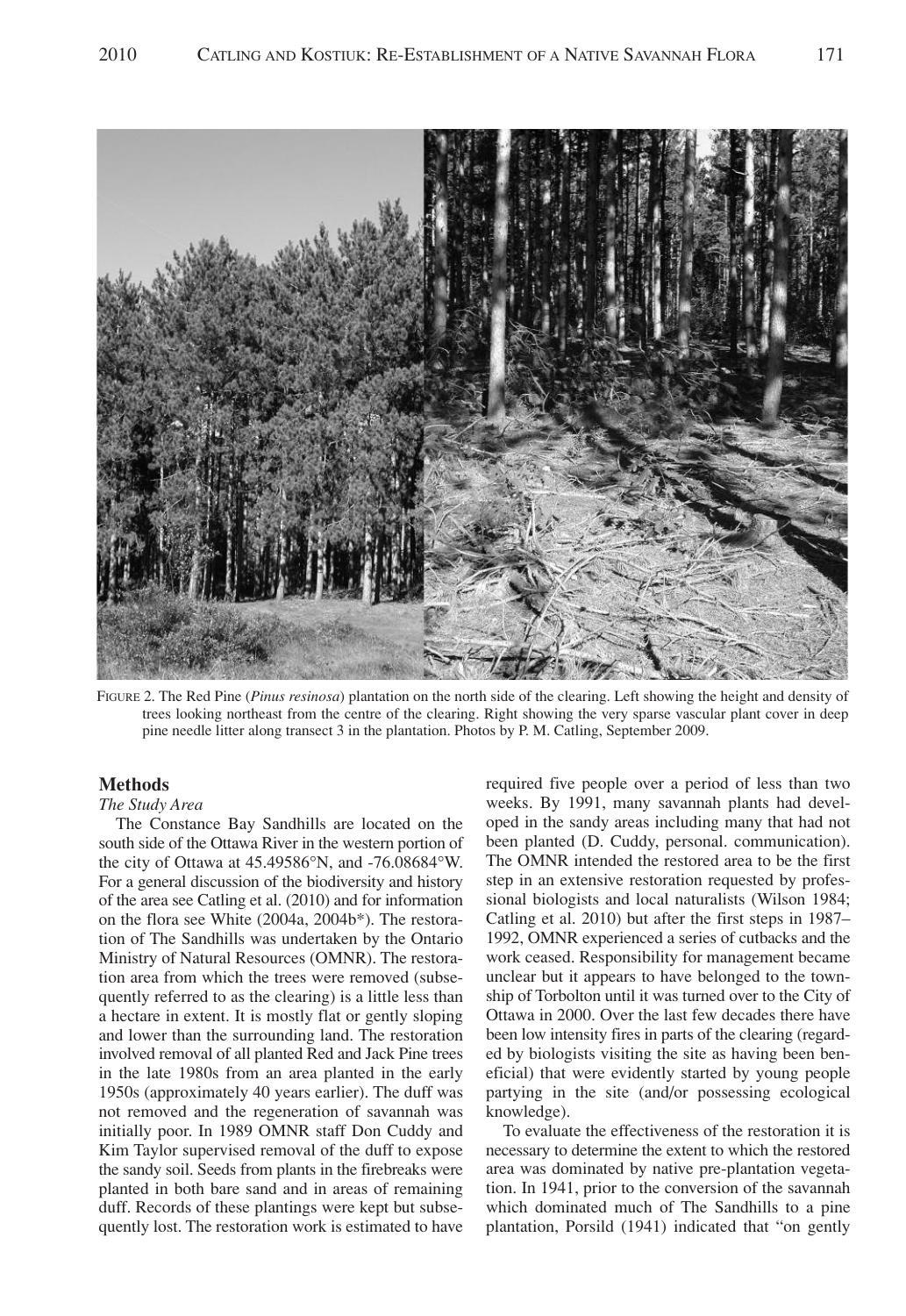sloping ground and in level places *Vaccinium pennsylvanicum* (= *angustifolium*), *Gaylussacia baccata, Myrica asplenifolia, Ceanothus americanus, C. ovatus* and *Arctostaphylos uva-ursi* form a dense cover." Later in 1957, but still in advance of destruction, Breitung (1957) described The Sandhills as "treeless and prairie-like in aspect, covered with low shrubs. Of these the primary species are *Vaccinium pensylvanicum* (= *angustifolium*), *Myrica asplenifolia*, *Ceanothus americanus, Prunus pumila* var*. cuneata* (= *susquehannae*), and *Gaylussacia baccata.*

From these historical landscape descriptions a successful restoration would include the establishment of a self-sustaining lower elevation, level area dominated by a dense growth of the previously mentioned dominant shrub species. Success was also considered with respect to biodiversity measures applied to the vascular flora and an indicator group of insects.

#### *Data Collection*

In September 2009, 17 years after the restoration clearing was created, vegetation was sampled with 20 one  $m<sup>2</sup>$  quadrats, 3 m apart along four transects, each 80 m long. Two of these transects were in the restoration clearing and two were in the adjacent plantation. The adjacent plantation samples included one planted with Red Pine (north side), the other planted with Jack Pine. Orthopteran insects (grasshoppers, crickets, katydids) were sampled by sweeping vegetation with a net and direct hand capture along the same four transects one m on either side of the transect line. The Orthoptera survey was carried out during clear, sunny weather and 45 minutes was spent collecting along each transect line. This amount of time was sufficient to capture and record all Orthopteran insects along the transects. The timing of the Orthopteran survey was appropriate since most species are adult at this time and some spring species that are only half grown nymphs are large enough to be identifiable.

Most insects and some plants are represented by voucher specimens in the CNCI and DAO collections of Agriculture and Agri-food Canada on the Central Experimental Farm in Ottawa. The names of orthopteroid insects correspond to those used in Vickery and Kevan (1985) and Cantrall (1968). The names of plants are taken largely from Kartesz and Meachum (1999).

#### *Data Analysis*

To determine the extent of successful restoration of native savanna vegetation at The Sandhills, the vegetation and orthopteran insect fauna of the two transects in the restored clearing was compared with that of two transects representing the surrounding plantation.

For vascular plants the species presence was recorded in each quadrat. Cover for each species in each quadrat was estimated as a percentage of the one  $m<sup>2</sup>$ ground surface covered by living material of that species. It could exceed 100% due to overlap of extensive cover. There was no height restriction so an esti-



FIGURE 3. Aerial view of the opening showing the position of four transects. Reproduced from Google Earth Pro in 2009.

mate of tree cover was also included. This cover estimate corresponds to 1/2 of the surface area of a plant above a quadrat. Mean % frequency and mean % cover of species were compared between the restoration clearing and the adjacent plantation and within these two sites. The numbers of orthopteroid insects were simply tallied for comparison.

The measures of biodiversity employed were: (1) total number of species and individuals for both plants and orthopteroid insects (species richness) and for plants the frequency and cover of each species; (2) the number of regionally rare species for plants through reference to the list of "distributionally significant" species developed by Brunton (2005\*); (3) the reciprocal of Simpson's Index based on probability which weights common and dominant species applied to both plant cover and frequency data; and (4) Brillouin's Index which employs numbers of individuals or in this case instances, (i.e., frequency), and assumes no replacement, applied only to frequency data. The computations were made using Ecological Methodology software (Krebs 2008\*). See also Krebs (1999) for details on these biodiversity measures. The Simpson's and Brillouin's indices both take heterogeneity into account. This includes consideration of the number of common species and the evenness of occurrence. The reciprocal of Simpson's Index approximates the number of equally common species required to generate the heterogeneity observed in the sample. Biodiversity that includes a large number of equally common species is often perceived as more valuable than that which includes a few dominants accompanied by a large number of rare species.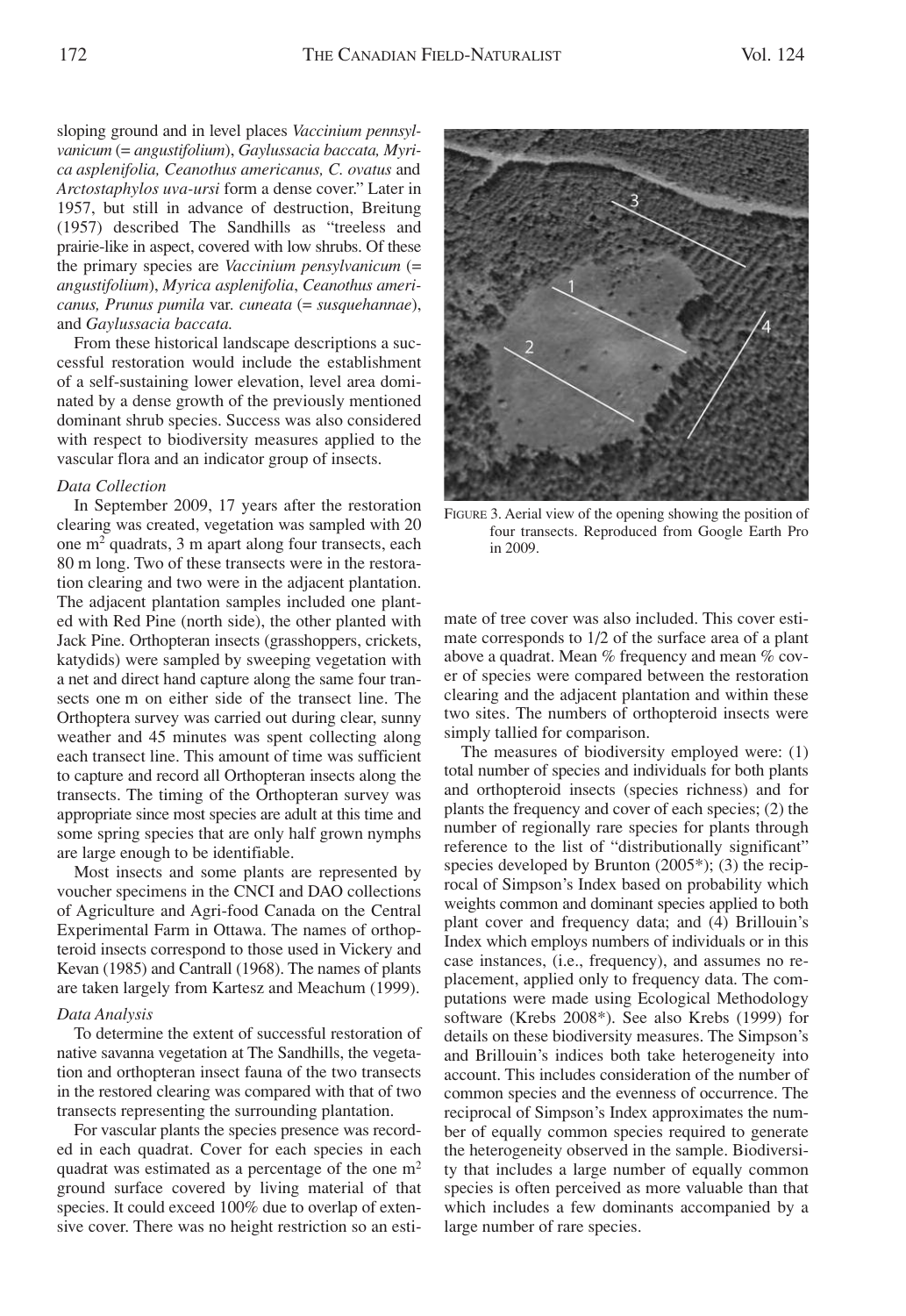| ì<br>Contract of the costs<br>$-49$<br>s<br>S<br>$-2$<br>cand in give-<br>… … … … … … … … …<br>これ しょうかん しょう<br>$\cdots$ o o o o $\cdots$<br>court frompagner<br><b>SALLED</b><br>j<br>its in 20 one m <sup>2</sup> quadrats in each of<br>Courses and County<br>i<br>ency 01<br>ţ<br>h treat<br>J<br>֦֦֦֦֦֦֦֦֦֦֦֦֦֦֪֦֧֦֧֦֧֦֧֦֧֦֧֦֧֦֧֧֦֧֦֧֧֦֧֧֚֚֚֡֬֝֝֝֝֝֝֝֝֝֝֝֝֝֝֝֝֓֝֓֝֓֝֓֝֓֓֝֓֞֝֬֝֓֝֓֝֬<br>id m<br>$\frac{1}{2}$ count and<br>$\overline{\phantom{a}}$<br>ŀ |
|-------------------------------------------------------------------------------------------------------------------------------------------------------------------------------------------------------------------------------------------------------------------------------------------------------------------------------------------------------------------------------------------------------------------------------------------------------------|
| į<br>i<br>in a mr<br>Contact Co<br>$0.6*$ ) are indicated by an asterisk $(*)$ Th<br>;<br>;<br>v rare snecies (Kriinton 7).<br>$\sim$ and $\sim$ and $\sim$<br><b>Concrete</b> by<br>$\sim$ 0.10 $\sim$<br>í,<br>ı<br>u breitung<br>$\overline{\phantom{a}}$<br>$\sim$ $\sim$ $\sim$ $\sim$<br>i<br>ō<br>nter<br>م<br>و<br>١<br>inant shrub;<br>was for dominal<br>I                                                                                        |
| ī<br>$\frac{1}{2}$<br>J<br>$\frac{1}{2}$<br>j<br>j<br>mania                                                                                                                                                                                                                                                                                                                                                                                                 |

| Species                                                                            |                                                     | Clearing                 |                                       | $\begin{array}{c} Clearing\\ S \end{array}$ |                          | Plantation N<br>P. resinosa | P. banksiana<br>Plantation E |               |
|------------------------------------------------------------------------------------|-----------------------------------------------------|--------------------------|---------------------------------------|---------------------------------------------|--------------------------|-----------------------------|------------------------------|---------------|
|                                                                                    | Mean                                                | Mean                     | Mean                                  | Mean                                        | Mean                     | Mean                        | Mean                         | Mean          |
|                                                                                    | cover                                               | Freq.                    | over                                  | Freq.                                       | cover                    | Freq.                       | $\%$ cover                   | Freq.         |
| Acer rubrum L., Red Maple                                                          |                                                     |                          |                                       |                                             |                          |                             |                              |               |
| Amelanchier laevis Wieg., Allegheny Service-Berry                                  |                                                     |                          |                                       |                                             |                          |                             | 0.25                         | 5<br>5        |
| Amelanchier stolonifera Wieg., Running Service-Berry                               |                                                     | $\overline{6}$           |                                       |                                             |                          |                             |                              |               |
| Anemone cylindrica Gray, Long-Head Thimbleweed                                     |                                                     |                          | 0.15                                  |                                             |                          |                             |                              |               |
| Antennaria sp., Pussytoes                                                          | 6.05                                                | $\sim$                   |                                       |                                             |                          |                             |                              |               |
| Aquilegia canadensis, L., Red Columbine                                            |                                                     |                          |                                       |                                             |                          | $\mathbf{I}$                | 0.70                         |               |
| Arctostaphylos uva-ursi (L.) Spreng., Red Bearberry                                | 3.80                                                | $\overline{10}$          |                                       |                                             |                          |                             |                              |               |
| Photinia (Aronia) melanocarpa (Michx.) Robertson and Phipps, Black Chokeberry      |                                                     |                          |                                       |                                             |                          |                             |                              |               |
| Asclepias syriaca L., Common Milkweed                                              |                                                     |                          |                                       |                                             |                          |                             |                              |               |
| Calystegia spithamaea (L.) Pursh subsp. spithamea, Low False Birdweed *            |                                                     |                          | $0.40$<br>$-1.10$<br>$-0.15$<br>65.75 |                                             |                          |                             |                              |               |
| Campanula rotundifolia L., Bluebell-of-Scotland                                    |                                                     |                          |                                       |                                             |                          | $\mathbf{I}$                |                              |               |
| Carex pennsylvanica Lam., Pennsylvania Sedge                                       | $\frac{0.15}{61.70}$                                | 00                       |                                       | 00                                          | 1.15                     | $\overline{O}$              | 2.35                         | $\sqrt{2}$    |
| Carex tonsa (Fern.) Bickn. var. rugosperma (Mackenzie) Crins, Shaved Sedge         |                                                     | $\overline{c}$           |                                       |                                             | $\overline{\phantom{a}}$ | $\overline{\phantom{a}}$    |                              |               |
| Carex siccata Dewey, Dry-spike Sedge *                                             |                                                     |                          |                                       |                                             | $\mathbb I$              |                             |                              |               |
| Ceanothus herbaceous Raf. (C. ovatus), Prairie Redroot                             | $-7.20$<br>$-1.10$<br>$-1.55$<br>$-1.85$<br>$-1.85$ | $\mathcal{S}O$           | $-0.10$<br>4.55                       | $\overline{c}$                              |                          | $1 - 1 - 1 - 1 - 1$         | $\frac{80}{0.30}$            | $-50$         |
| Cypripedium acaule Ait., Pink Lady's-slipper                                       |                                                     |                          |                                       |                                             |                          |                             |                              |               |
| Danthonia spicata (L.) P. Beauv. ex Roemer & J.A. Schultes, Poverty Wild Oat Grass |                                                     |                          | $-1.05$                               | $\overline{a}$                              |                          |                             |                              |               |
| Deschampsia flexuosa (L.) Trin., Wavy Hair Grass *                                 |                                                     |                          |                                       |                                             |                          |                             |                              |               |
| Dichanthelium (Panicum) boreale (Nash) Freckmann, Northern Rosette Grass *         |                                                     | 5555                     | $-45$<br>0.45                         | S                                           |                          | $\Box$                      |                              |               |
| Dichanthelium (Panicum) depauperatum (Muh.) Gould, Starved Rosette Grass*          |                                                     |                          |                                       | $\tilde{c}$                                 |                          | $\mathbf{I}$                |                              |               |
| Diphasiasrtrum (Lycopodium) tristachyum Pursh, Deep-Root Ground-Pine *             |                                                     |                          |                                       |                                             |                          |                             | 1.50                         | $\sqrt{2}$    |
| Dryopteris marginalis (L.) Gray, Marginal Wood Fern                                |                                                     |                          |                                       |                                             | 0.65                     | $\sqrt{2}$                  |                              | $\sqrt{2}$    |
| Epigaea repens L., Trailing Arbutus*                                               |                                                     |                          |                                       |                                             |                          |                             | 0.15                         |               |
| Fragaria virginiana Duchesne subsp. virginiana, Virginia Strawberry                | 0.35                                                | $\sqrt{2}$               |                                       |                                             |                          |                             |                              |               |
| Frangula alnus P. Mill. (Rhamnus frangula), Glossy False Buckthorn (I)             |                                                     |                          |                                       |                                             | 1.25                     | $\tilde{O}$                 | $340$<br>$-24$               | 5             |
| Gaultheria procumbens L., Eastern Teaberry                                         |                                                     |                          |                                       |                                             |                          |                             |                              | $\mathcal{S}$ |
| Helianthemum canadense (L.) Michx., Long-Branch Frostweed*                         | 4.15                                                | $\overline{\mathcal{S}}$ |                                       |                                             |                          |                             |                              |               |
| Helianthus divaricatus L., Woodland Sunflower *                                    |                                                     |                          | $0.10$<br>$0.50$                      |                                             |                          |                             |                              |               |
| Lactuca sp.                                                                        | $\overline{0.10}$                                   |                          |                                       | 1501                                        |                          |                             |                              |               |
| Lechea intermedia Leggett ex Britt., Round-Fruit Pinweed *                         |                                                     | $\sqrt{2}$               |                                       |                                             |                          |                             |                              |               |
| Maianthemum canadense Desf. False Lily-of-the-Valley                               |                                                     |                          |                                       |                                             |                          |                             | $0.35$<br>1.60               |               |
| Maianthemum (Smilacina) stellatum (L.) Link, Starry False Solomon's Seal           |                                                     |                          |                                       |                                             | 0.35                     |                             |                              |               |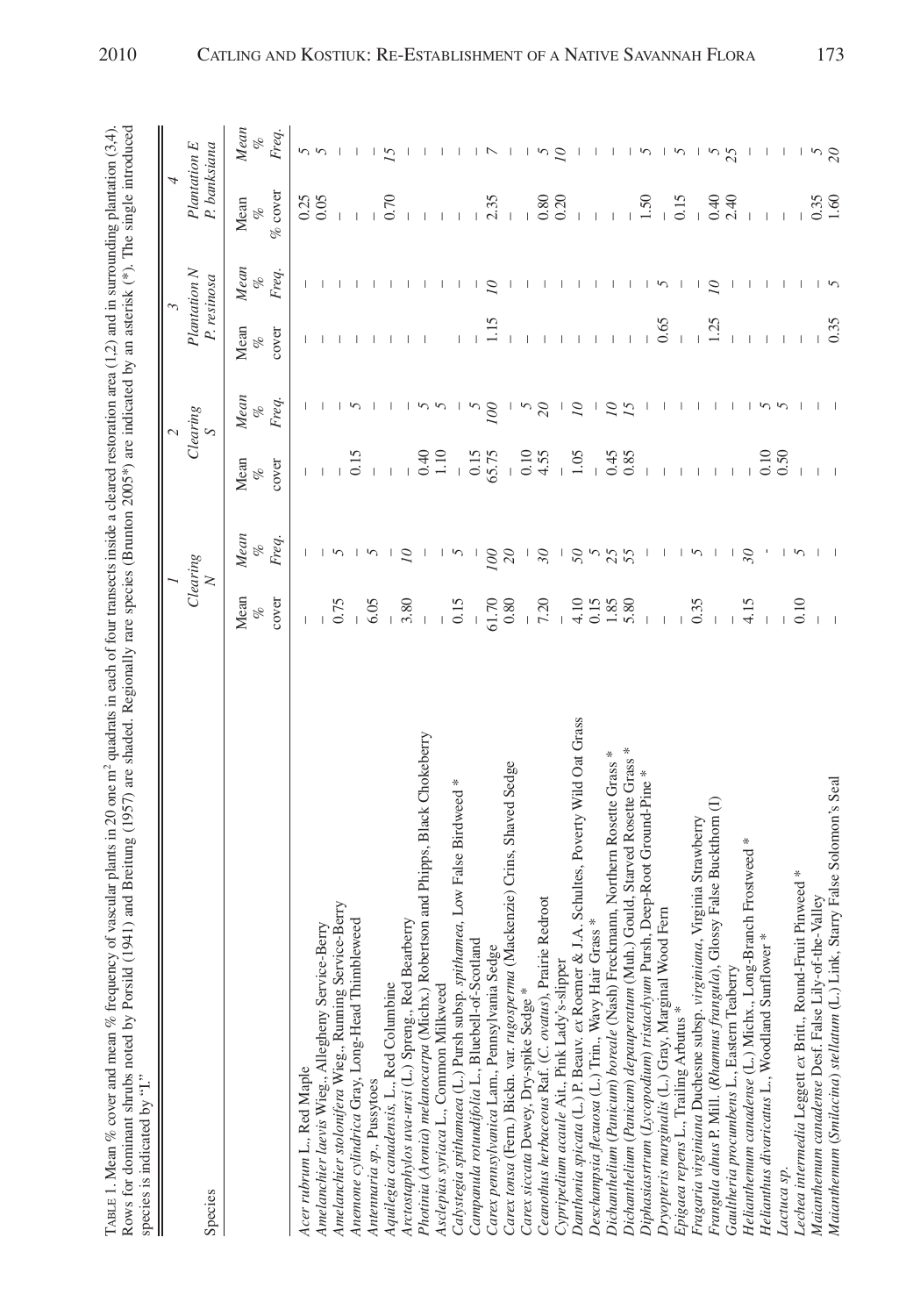| ٠<br>í |
|--------|
|        |
|        |

| Species                                                                                       | Clearly<br>$\geq$ |                |                                       | Clearlying      | Plantation N<br>P. resinosa |                | Plantation E<br>P. banksiana |                |
|-----------------------------------------------------------------------------------------------|-------------------|----------------|---------------------------------------|-----------------|-----------------------------|----------------|------------------------------|----------------|
|                                                                                               |                   |                |                                       |                 |                             |                |                              |                |
|                                                                                               | Mean              | Mean           | Mean                                  | Mean            | Mean                        | Mean           | Mean                         | Mean           |
|                                                                                               | of                | of             | of                                    | of              | of                          | of             | of                           | olo            |
|                                                                                               | cover             | Freq.          | cover                                 | Freq.           | cover                       | Freq.          | $%$ cover                    | Freq.          |
| Muhlenbergia glomerata (Willd.) Trin., Spiked Muhly                                           | $-1.60$           | $\overline{a}$ |                                       |                 |                             |                | 0.05                         | 5              |
| Myrica peregrina (L.) Coult., (M. asplenifolia), Sweet Fern                                   | 16.20             | $\beta$        | 13.30                                 | 65              |                             |                |                              |                |
| Orthilia (Pyrola) secunda (L.) House, Sidebells                                               |                   |                |                                       |                 |                             |                | 0.10                         | 5              |
| Oryzopsis asperifolia Michx., White-Grain Mountain-Rice Grass                                 |                   |                |                                       |                 |                             |                | 1.45                         | 51             |
| Pinus banksiana Lamb., Jack Pine *(native only)                                               |                   |                |                                       |                 |                             |                | 41.05                        | $\infty$       |
| Pinus resinosa Ait., Red Pine                                                                 |                   |                |                                       |                 | 105.5                       | 00             |                              |                |
| Pinus strobus L., Eastern White Pine                                                          |                   |                |                                       |                 | 2.50                        | 25             |                              |                |
| Piptatherum (Oryzopsis) pungens (Torr.) Barkworth, Short-Awn Mountain-Rice Grass *            | 0.30              | $5\sigma$      | 0.70                                  | $\overline{c}$  | 4.90                        | 55             | 0.85                         | 5t             |
| Poa pratensis L., Kentucky Blue Grass                                                         | 0.50              |                |                                       |                 |                             |                |                              |                |
| Polygala polygama Walt., Racemed Milkwort                                                     | 0.10              |                | 0.30                                  | $\overline{10}$ |                             |                | $\bar{\mathbf{r}}$           |                |
| Populus tremuloides Michx. Quaking Aspen                                                      |                   |                |                                       |                 | 13.50                       | ر،             | 3.80                         | 25             |
| Prunus susquehannae Willd., Susquehanna Sand Cherry *                                         | 4.30              | $\mathcal{O}$  | 8.70                                  | 50              |                             |                | 1.45                         | 45             |
| Pteridium aquilinum (L.) Kuhn, Northern Bracken Fern                                          | 4.60              | $\overline{c}$ | 0.40                                  | $\overline{5}$  | 0.45                        |                | 13.40                        | $\mathcal{S}$  |
| Quercus macrocarpa Michx., Burr Oak                                                           | $\bar{1}$         |                |                                       |                 |                             |                | 2.25                         | $\sim$         |
| Quercus rubra L., Northern Red Oak                                                            | 0.60              | $\sim$         | 0.75                                  | 5               |                             |                | $\frac{1.25}{0.80}$          | 5              |
| Rosa blanda Ait., Smooth Rose                                                                 |                   |                |                                       |                 |                             |                |                              | $\sim$         |
| Rosa nitida Willd., Shining Rose                                                              |                   |                | $\overline{1}$                        |                 |                             |                | 0.55                         | $\overline{O}$ |
| Rubus allegheniensis Porter, Allegheny Blackberry                                             | 13.00             | 65             | 6.20                                  | Э               |                             |                | 4.45                         | 55             |
| Salix humilus Marsh., Prairie Willow                                                          | 4.00              | $\overline{O}$ | 2.60                                  | $\overline{O}$  |                             |                | 0.95                         | $\overline{O}$ |
| Schizachyrium (Andropogon) scoparium (Michx.) Nash var. scoparium, Little False Bluestem *    | 3.90              | 25             | $\begin{array}{c} \hline \end{array}$ |                 |                             |                |                              |                |
| Solidago hispida Muhl. ex. Willd., var. hispida, Hairy Goldenrod                              |                   |                | $\overline{1}$                        |                 |                             |                | 0.60                         | $\sim$         |
| Solidago juncea Ait., Early Goldenrod                                                         | $\overline{1}$    |                | 0.75                                  | 5               |                             |                | $\mathbf{I}$                 |                |
| Solidago nemoralis Ait., var. nemoralis, Gray Goldenrod                                       |                   |                | 0.60                                  | 5               |                             |                |                              |                |
| Sorghastrum nutans (L.) Nash, Yellow Indian Grass *                                           | 1.10              | $-58$          |                                       |                 |                             |                |                              |                |
| Spiraea alba Du Roi, White Meadosweet                                                         | 5.95              |                | 17.50                                 | 65              |                             |                | 0.60                         | 5              |
| Symphyotrichum (Aster) ciliolatus (Lindl.) A and D Löve, Lindley's American Aster             |                   |                | 1.50                                  |                 |                             |                | 0.10                         | $\sim$         |
| radicans, Eastern Poison Ivy<br>Toxicodendron radicans (L.) Kuntze subsp.                     | 0.25              | 5              |                                       |                 |                             |                |                              |                |
| Trientalis borealis Raf., Maystar                                                             |                   |                |                                       |                 |                             |                |                              |                |
| Vaccinium angustifolium Ait., Late Lowbush Bluebeerry                                         | 13.55             | 00             | 8.45                                  | $\mathcal{O}$   | 1.25                        | $\overline{c}$ | 6.90                         | 85             |
| Viola adunca Sm., var. adunca, Hook-Spur Violet *                                             | 1.00              | $\overline{c}$ | 0.10                                  | $\overline{O}$  |                             |                |                              |                |
| & Gray, (V. saggitata) Arrow-leaf Violet *<br>Viola fimbriatula Ait. var. ovata (Nutt.) Torr. | 2.20              | $\mathcal{S}O$ | 0.25                                  | 5               |                             |                |                              |                |
| <b>BRYOPHYTES</b> (Polytrichum)                                                               | 1.80              | $\overline{c}$ |                                       |                 |                             |                |                              |                |
| BRYOPHYTES (other)                                                                            |                   |                |                                       |                 |                             |                | 71.25                        | 95             |
| LICHENS                                                                                       | 4.50              | 45             |                                       |                 |                             |                |                              |                |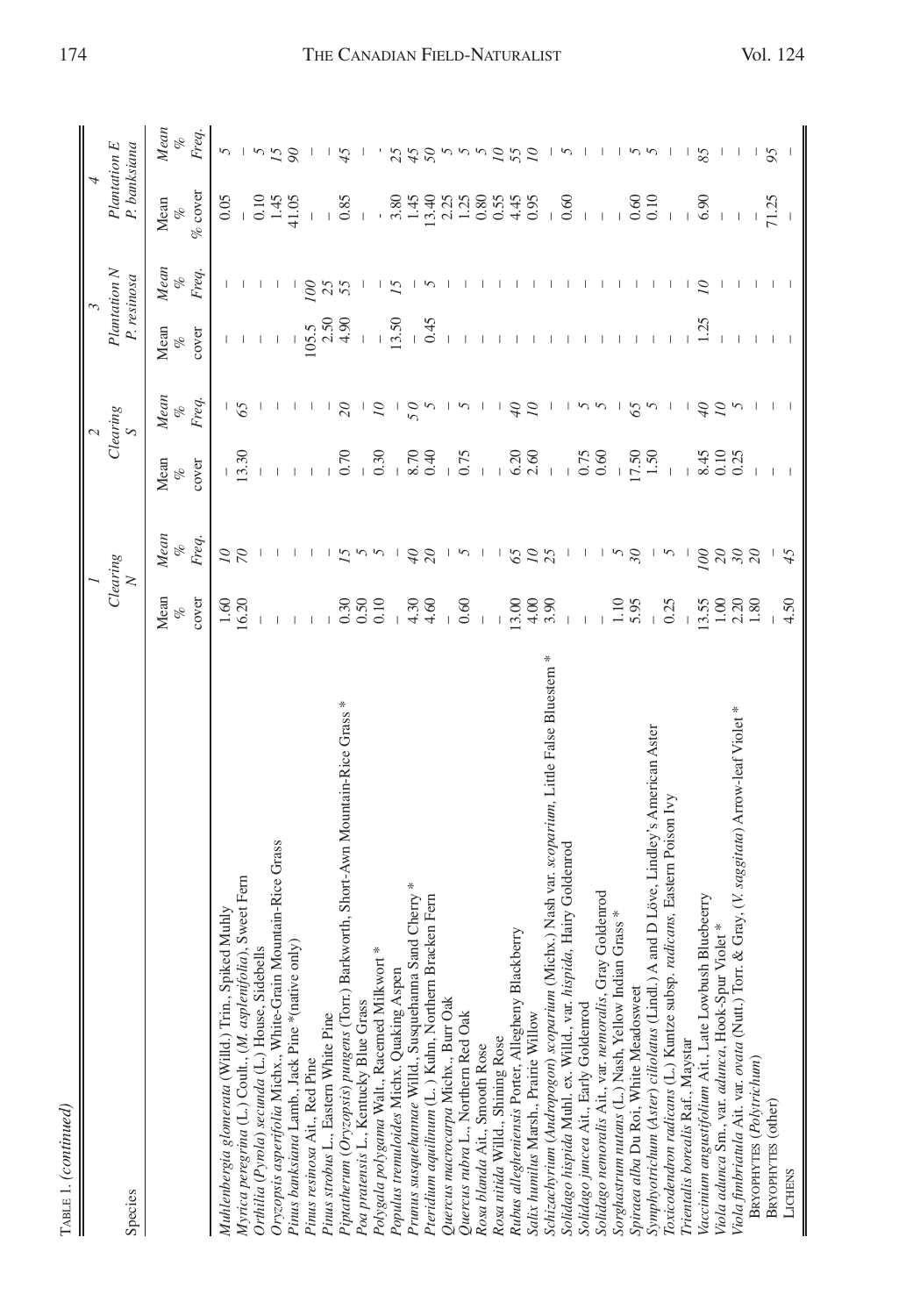|                                                                             |          | 3 Plantation       | 4 Plantation   |
|-----------------------------------------------------------------------------|----------|--------------------|----------------|
| Total                                                                       | Clearing |                    |                |
| Species                                                                     |          | $(P.$ resinosa $)$ | (P. banksiana) |
| Melanoplus bivitattus (Say), Two-striped Grasshoper                         |          |                    |                |
| Melanoplus keeleri luridus (Dodge), Broad-necked Grasshopper                |          |                    |                |
| Melanoplus punctulatus puncutulatus (Scudder), Grizzly Grasshopper          |          |                    |                |
| Melanoplus fasciatus (F. Walker), Huckleberry Grasshopper                   |          |                    |                |
| Melanoplus sanguinipes sanguinipes (Fabricius), Migratory Grasshopper       |          |                    |                |
| Spharagemon bolli bolli Scudder, Boll's Grashopper                          |          |                    |                |
| Orphulella speciosa (Scudder), Pasture Grasshopper                          |          |                    |                |
| Thloealtis abdominalis (Thomas), Rocky Mountain Sprinkled Grasshopper       |          |                    |                |
| Chorthippus curtipennis curtipennis (Harris), Marsh Meadow Grasshopper      |          |                    |                |
| Scudderia curvicauda (De Geer), Curve-tailed Bush Katydid                   |          |                    |                |
| Nomotettix cristatus cristatus (Scudder), Northern Crested Pygmy Grasshoper |          |                    |                |
| Gryllus pennsylvanicus Burmeister, Fall Field Cricket                       |          |                    |                |
| llonemobius allardi (Alexander & Thomas), Allard's Ground Cricket           |          |                    |                |
| Chortophaga viridifasciata (De Geer), Green-striped Grasshopper             |          |                    |                |
| <b>TOTALS</b>                                                               |          |                    |                |
|                                                                             |          |                    |                |

In some situations plant diversity may be high but individuals may be small and or weak and non-productive with implications for dependent species in the ecosystem such as plant-feeding insects and insect- and plant-eating birds. To evaluate this visually, we have used graphs of ranked (highest to lowest) cover values without the single dominant species (*Carex pennsylvanica* in the clearing and Red Pine or Jack Pine in the plantation) where the greater the area below the graph line indicates greater contribution to the total cover of non-dominant species, suggesting better "condition" of sub-dominants.

## **Results**

#### *Return to Savannah Vegetation*

Of the seven native shrubs reported by Porsild (1941) and Breitung (1957) as characteristic of the savannah, five (*Arctostaphylos uva-ursi, Ceanothus ovatus, Myrica asplenifolia, Prunus susquehannae, Vaccinium angustifolium*) were present in the restored area and most were dominants. The major dominant in the restored area was the native sedge *Carex pensylvanica*, a characteristic species of savannah. With the dominance of a characteristic native graminoid plant and the same native shrubs reported as pre-plantation dominants, the natural vegetation appears to have been successfully restored.

#### *Biodiversity Increase*

The two clearing transects and the Jack Pine plantation transect had similar numbers of vascular plant species and similar values for various biodiversity index measurements that were much higher than those for the Red Pine plantation (Table 2).

With regard to rare species (as defined in White 2004a, b) that were seen within 10 m of transects, there were only three in the surrounding plantation: Piptatherum (*Oryzopsis*) *pungens* occurred in both the Red Pine and Jack Pine; *Epigaea repens* and *Diphasiastrum* (*Lycopodium*) *tristachyum*, occurred only in the latter. The situation was very different in the clearing transects where a total of 19 regionally rare species were present within 10 m of transects including: *Bromus kalmii, Calystegia spithamaea* subsp. *spithamea, Carex siccata, Cyperus houghtonii, Deschampsia flexuosa, Dichanthelium* (*Panicum*) *boreale, Dichanthelium* (*Panicum*) *depauperatum, Elymus canadensis, Helianthemum canadense, Helianthus divaricatus, Lechea intermedia, Lithospermum caroliniense* var. *croceum, Piptatherum* (*Oryzopsis*) *pungens, Polygala polygama, Prunus susquehannae, Rubus pennsylvanicus, Schizachyrium* (*Andropogon*) *scoparium* var. s*coparium, Sorghastrum, nutans, Viola adunca* var. *adunca,* and *Viola fimbriatula* var. *ovata.* A similar occurrence of regionally rare species can be seen in the quadrat data (Tables 1 and 3).

The only introduced plant observed in the plantation was *Frangula alnus*. Since it had low frequency and cover values there was no need to take this species into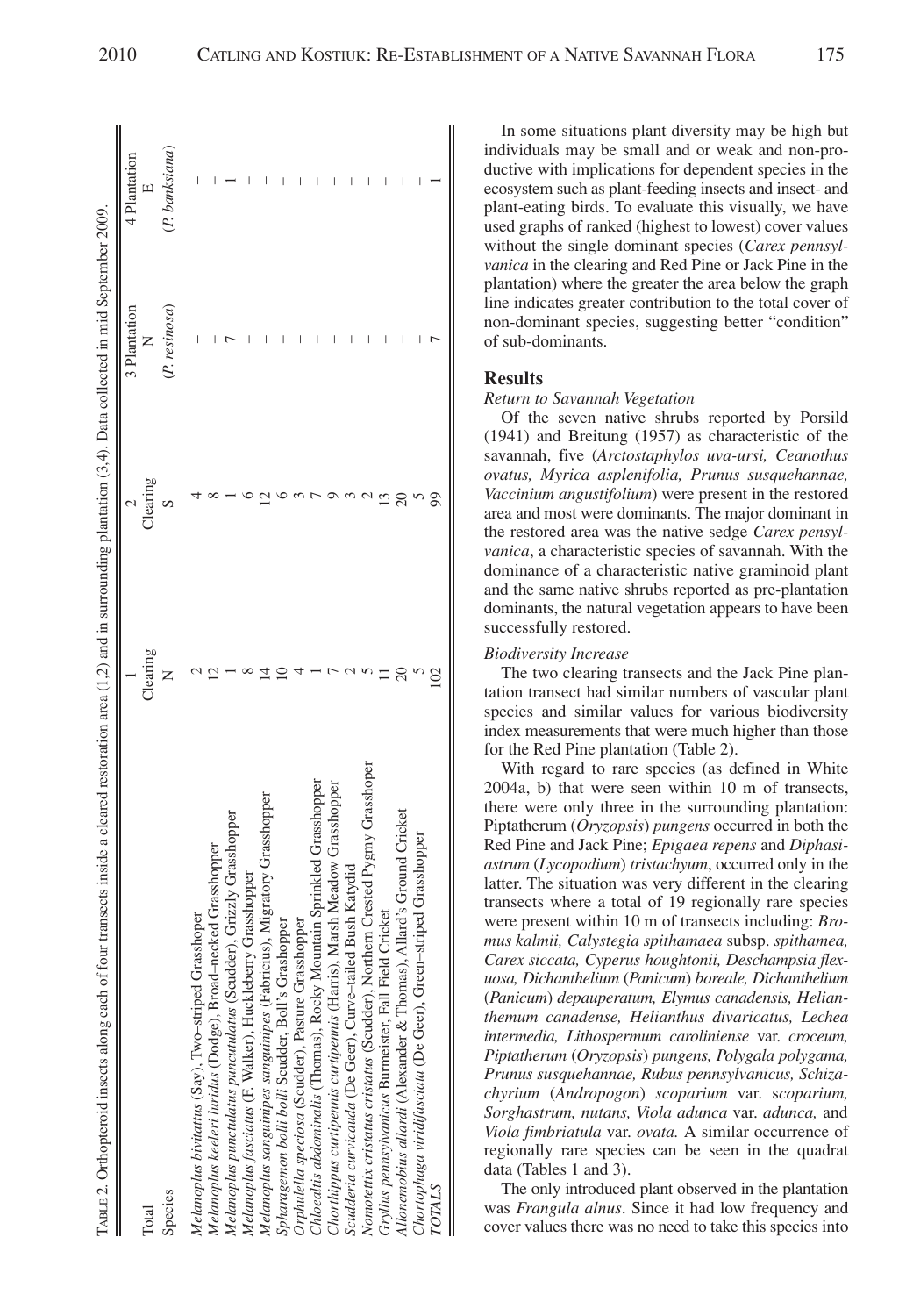TABLE 3. Number of vascular plant species, number of rare (distributionally significant) following Brunton (2005\*) and values for the Brillouin's and reciprocal of Simpson's biodiversity indices for each of four transects inside a cleared restoration area (1,2) and in surrounding plantation (3,4).

|                           | Total<br><b>Species</b> | Clearing N | Clearing S | <b>Plantation N</b><br>P. resinosa | Plantation E<br>P. banksiana |
|---------------------------|-------------------------|------------|------------|------------------------------------|------------------------------|
| Number of species         | 63                      | 33         | 27         | 10                                 | 31                           |
| Number of rare species    | 15                      | 13         |            |                                    |                              |
| Brillouin's Index (freq.) | n/a                     | 4.198      | 3.748      | 2.413                              | 3.963                        |
| Simpson's Index (cover)   | n/a                     | 15.223     | 9.999      | 4.042                              | 12.218                       |
| Simpson's Index (freq.)   | n/a                     | 16.818     | 10.804     | 4.040                              | 12.472                       |

account at the present time, but given its seriously invasive nature (Catling and Porebski 1994) it is conceivable that it will impact future restoration as it becomes more common in the area.

The ranked cover graphs indicated that the clearing transects had greater cover of non-dominant species (Figure 4), suggesting that more shrubby and herbaceous species were in good condition than in the plantation transects. This was confirmed by visual observation of a number of species, such as *Vaccinium angustifolium* and *Prunus susquehannae*. Both were fairly frequent in the Jack Pine plantation transect, but rarely produced flowers or fruit there. Abundant flower and fruit production by robust shrubs of both of these species was observed in the clearing transects.

#### *Re-establishment of Orthopteroid Insects*

The diversity of orthopteropid insects was much higher in the clearing (Table 3), where 14 species and 201 individuals were recorded, as opposed to eight individuals of one species in the surrounding plantation. The only species found in the pine plantation was *Melanoplus punctulatus punctulatus*, which lives in and feeds on Red Pine. Among the species present in the clearing, the populations of *Spharagemon bolli bolli* and *Melanoplus fasciatus* constitute impressive occurrences of locally uncommon species strongly associated with natural, open habitats. The former is usually associated with open sand with sparse grass and shrub cover. The latter is associated with open areas with huckleberry and/or blueberry (Vickery and Kevan 1985).

# **Discussion**

## *Return to Savannah Vegetation*

A limitation of the present restoration attempt was the small geographic area involved, which in the context of the landscape, results in a lack of topographic variation. The restored area is low and flat. Had it been larger, it may have included higher and steeper areas and it would likely have included different assemblages of species and more domination by those preferring drier and sandier conditions. Regardless of this limitation, the restoration of pre-settlement and pre-plantation vegetation based on limited effort was successful.

## *Biodiversity Increase*

The fact that the Jack Pine plantation transect had higher biodiversity than one of the clearing transects may be explained by the fact that these pines with relatively open canopies were established in an open area of original vegetation that was able to survive in a depleted condition due to the continuation of somewhat open conditions. The remnant species of open habitats along with species of more shaded conditions that spread into the plantation apparently combined to produce a relatively high diversity. The Red Pine plantation excluded much more light and also gave rise to dense needle litter which buried ground flora.

Although the Jack Pine plantation had biodiversity values approaching that of the restored clearing, the smaller number of regionally rare species resulted in a lower level of biodiversity significance there. Furthermore the smaller amount of non-dominant vegetation cover in the Jack Pine plantation, than in the clearing, attests to the poor condition of much of the plantation flora with a resultant lesser value to pollinators and plant-feeding insects.

#### *Re-establishment of Orthopteroid Insects*

The much higher diversity of an indicator group of plant dependent insects in the clearing is not surprising considering the higher plant diversity and better condition of the flora, and the general finding that insect diversity tracks plant diversity (e.g. Knops et al. 1999). The origin of these insects is an interesting question since they were not found in the adjacent plantation. It seems most likely that they followed open habitat along paths and firebreaks into the site. It is also conceivable that they persisted in very low numbers in the Jack Pine plantation where the ground flora persisted in a depleted condition.

#### **Conclusions**

The restoration of savannah from pine plantation has not been extensive enough in Ontario to provide evidence for success on the basis of statistical analysis of many replicated samples. This study however, does provide some useful evidence pertaining to a single situation. It strongly suggested that restoration of a savannah destroyed by a pine plantation can be eas-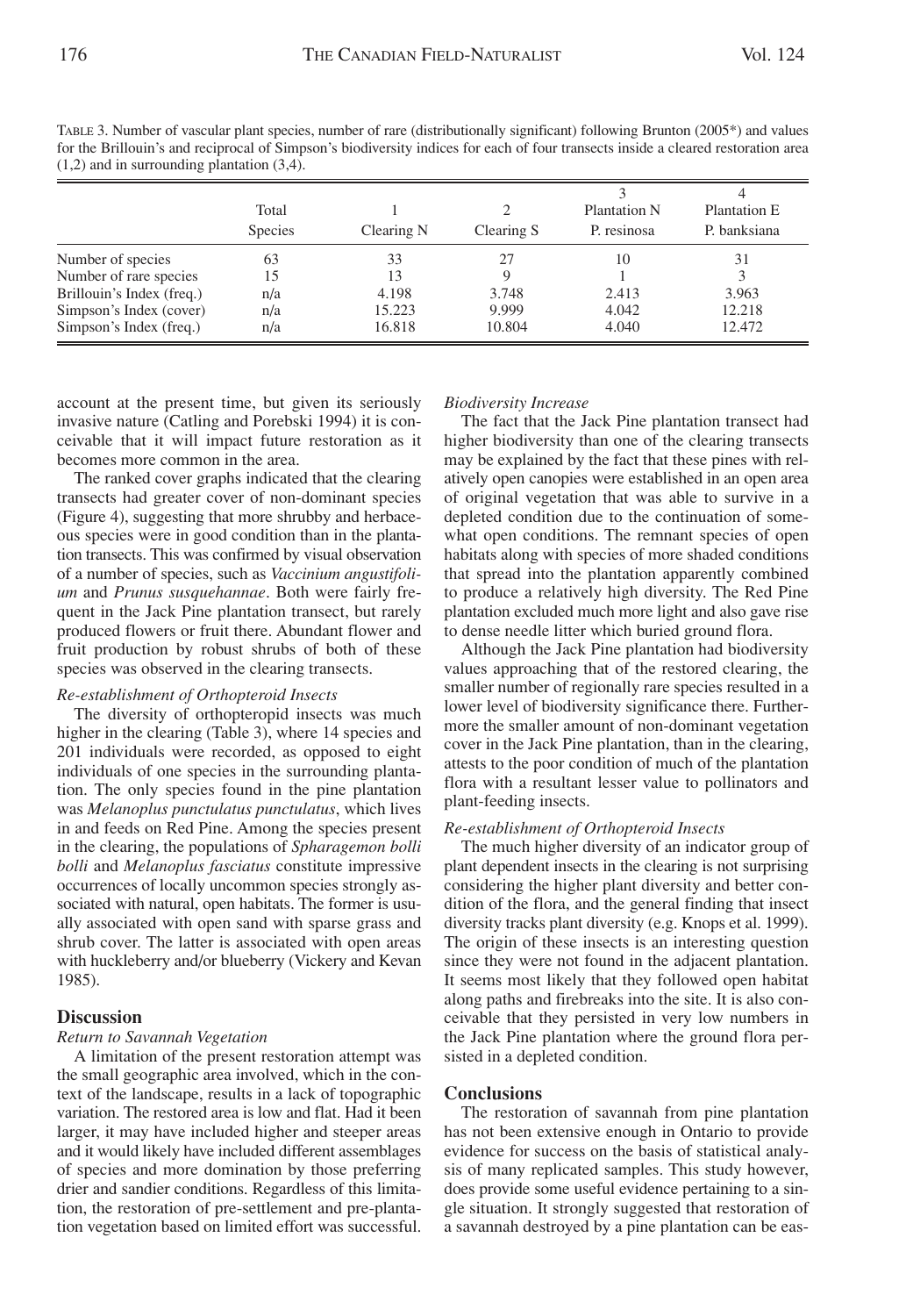

FIGURE 4. Graphs of ranked (highest to lowest) cover values without the single dominant species (*Carex pennsylvanica* in the clearing and Red Pine or Jack Pine in the plantation). The greater the area below the graph line indicates greater contribution to the total cover of non-dominant species, suggesting better "condition" of sub-dominant species.

ily accomplished, especially if remnants of the previous ecosystem remain in the immediate vicinity and if some are introduced during the early stages of restoration. The importance of a local source of plants for recolonization has been established in other studies (Brudvig et al. 2009). In the present situation, both plants and insects may have been able to take advantage of open edges along paths as dispersal corridors.

Not only was the savannah vegetation restored but native biodiversity in The Sandhills study area was also substantially promoted by returning the plantation to savannah. The results have included: (1) major increase in the number of regionally rare species; (2) improvement in the condition of species of open habitat compared to that seen in the plantation; and (3) vast improvement in the diversity and abundance of an indicator group of plant dependent insects which occurred without direct intervention. Tools for monitoring and measuring success include historical descriptions, and data from quadrats leading to comparisons of diversity, biodiversity indices and species rank order graphs. At this site and at all others where restoration actions have been taken there should be continuing monitoring to establish the extent and continuation of beneficial effects. Both here and elsewhere the restoration should be extended to the maximum possible extent so as to protect the largest amount of biodiversity. Considering the relatively low costs there is no reason not to indulge in extensive restoration of open habitat on plantation lands.

#### **Acknowledgments**

Don Cuddy and Sean Thompson of the Ontario Ministry of Natural Resources provided background materials. Don Cuddy shared information from his personal notebooks. Jeff Skevington and Dan Brunton kindly commented on the manuscript.

#### **Documents Cited** (marked \* in text)

- **Brunton, D. F.** 2005. Vascular plants of the City of Ottawa, with identification of significant species, Appendix A of Muncaster Environmental Planning and Brunton Consulting Services. 2005. Urban Natural Areas Environmental Evaluation Study, Final Report. Planning and Growth Management Department, City of Ottawa, Ottawa.
- **Kasel, S.** and **T. Meers**. 2004. Restoration of former pine plantations in Australia: Revegetation techniques, pine wildling control, and the importance of land use history. Society for Ecological Restoration International Online. https://www.ser.org/serbc/pdf/287\_former\_pine\_plantati ons\_Australia.pdf.
- **Krebs, C.** 2008. Ecological Methodology, programs for ecological methodology, 2nd edition. Exeter Software, Setauket, New York.